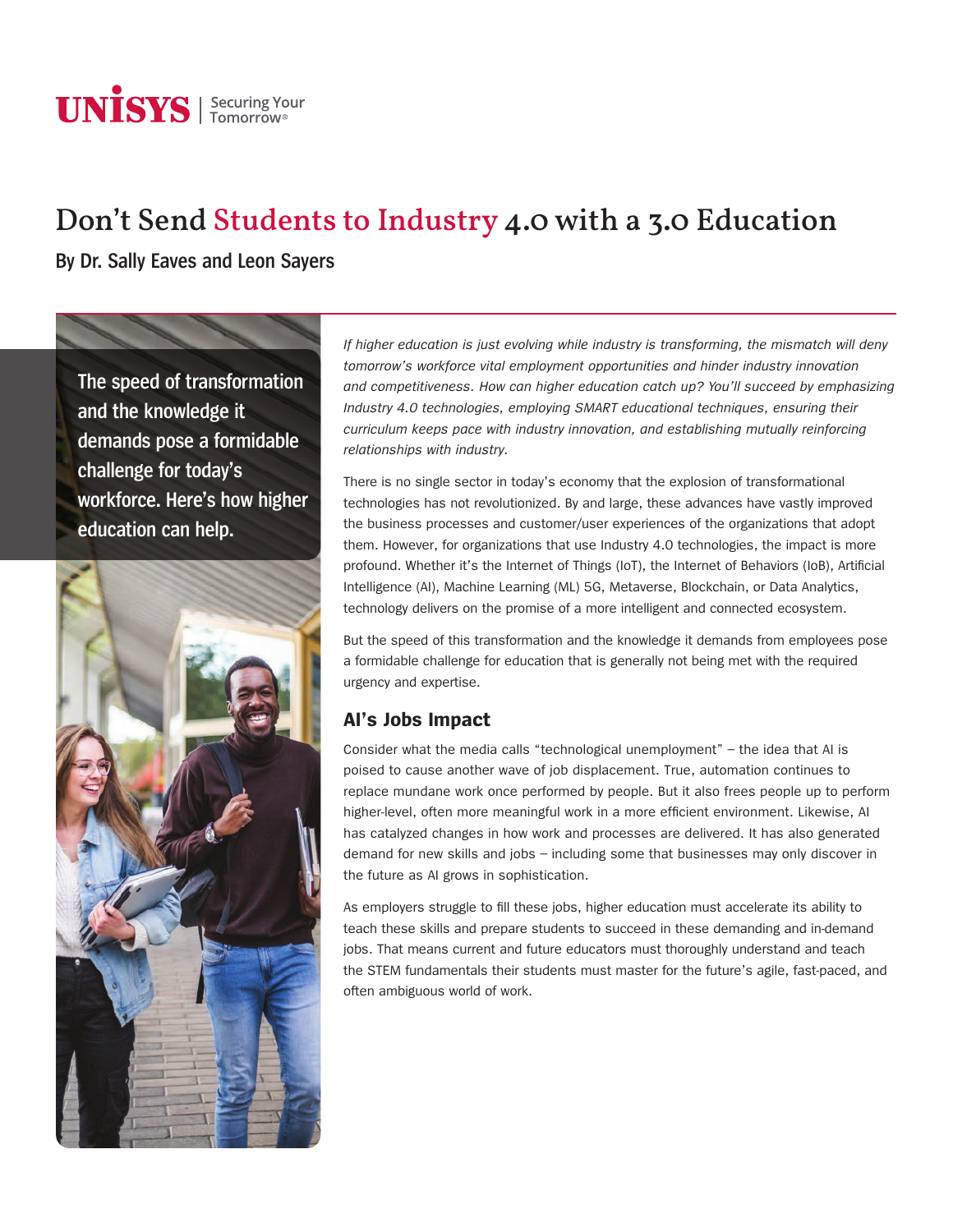

*Gone are the days of flashy PowerPoint charts and spreadsheets. The data-driven economy has created a new set of roles and expectations.*

## **A Data-Driven Future**

Almost every organizational strategy – cost-cutting, efficiency, automation, enhanced experience, product/service development, personalization, seamlessness – is today driven by data – masses of data – to the degree that is often cited as "the new currency. This data-driven economy has created a new set of roles and job skills. Employees are expected to demonstrate data literacy – interpreting, manipulating, and presenting data in a way that is not just technical or numbers-driven but accessible, translatable, and insight-driving for business value. Gone are the days of flashy PowerPoint charts and spreadsheets. Today employees need to be focused on 360-degree data visibility, integrating diverse big data sources into a composite picture so that critical information that decision-makers need doesn't remain siloed and inaccessible. Employees need to be attuned to securing live data that can be manipulated on the fly and able to drill down into the underlying data with a few mouse clicks.

#### **Continuously Refreshed Curriculum**

What about refreshing the higher ed curriculum? Suppose the curriculum remains largely the same year after year, while industry gallops ahead with new technologies and an ever more intelligent workplace. In that case, students are guaranteed to be poorly prepared for that workplace. Consider how the pandemic upended the ordinary ways of working and learning. Most institutions are still adjusting to remote and blended learning, evolving ways of delivering, adjusting, and updating courses to align to this new world. In the meantime, employers' expectations of their future workers' expertise and abilities are changing so rapidly that most institutions struggle to keep up.

### **SMART Technologies and Thinking**

The same imperative applies to the delivery of higher education. There are SMART (self-monitoring, analysis, and reporting technology) advances that enable students to consume learning in whatever format is optimal for their learning. There is SMART thinking as well (i.e., "gym for the brain") that can help students become aware of and understand their metacognition – that is, their personalized pathways to learning and development success. Denying students access to these technologies will place them at a competitive disadvantage in the workplace.